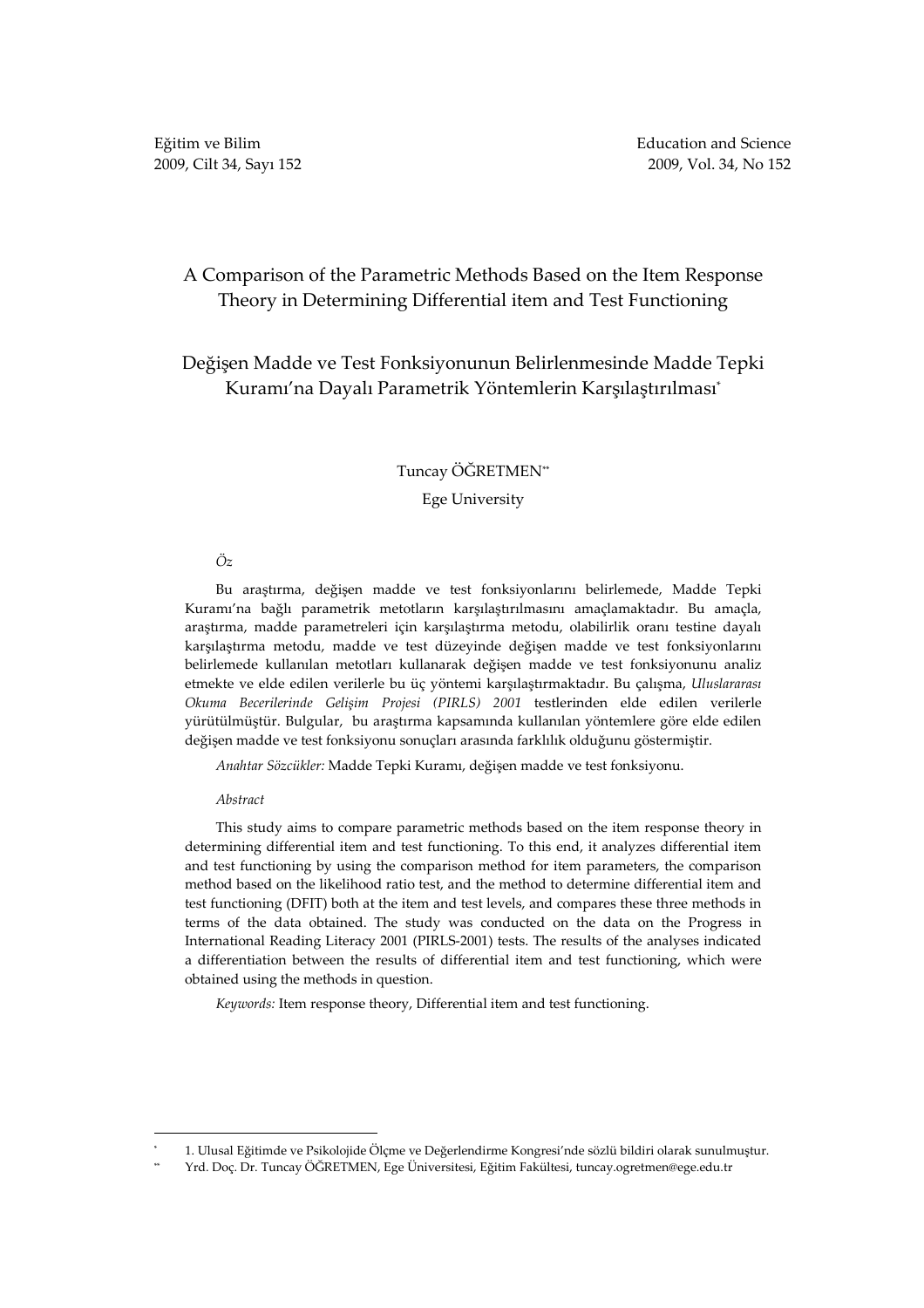### 114 TUNCAY ÖĞRETMEN

#### Introduction

Differential item functioning (DIF) could be defined as the different probability of giving the right answer to a test item by two individuals with the same ability level, but from different groups (Adams & Rowe, 1988; Mellenberg, 1989; Hambleton, Swaminathan and Rogers; 1991; Schrum & Salekin, 2006; Crane, Gibbons, Narasimhalu, Lai & Cella, 2007; McCarty, Oshima and Raju, 2007). In other words, these analyses are conducted to investigate whether educational and psychological measurements of structures differ in terms of groups (Mellenberg, 1983). If a test will be used for a quite heterogeneous universe, then the differential item functioning analyses become the most important part of the item selection process (Crocker & Algina, 1986; Mellenberg, 1983).

In studies on differential item and test functioning or measurement invariance, two major approaches have come into prominence in the relevant literature in recent years. Linear methods known as multisampling confirmatory factor analysis as a part of structural equation modeling fall under the first group, whereas non-linear methods as a part of the item response theory belong to the second group. According to the item response theory, there are three different parametric methods in determining differential item and test functioning, which are a) comparison of item parameters estimated for groups, b) measuring the area between item characteristic curves of the groups, c) a comparison between the probability functions by evaluating the model-data fit for item responses in the groups (Holland & Wainer, 1993; Camili & Shepard, 1994: pp. 46-100; Rodney & Drasgow, 1990; Devine & Raju, 1982; Lord, 1980; Rudner et al., 1980).

On the basis of one-parameter logistic model as part of the item response theory and the partial scoring method, one of the IRT models (Bertrand & Boiteau, 2003, Masters, 1982), this study aims to investigate a) comparison method for item parameters, b) comparison method based on the likelihood ratio test, and c) the detection methods for Differential Item and Test Functioning (DFIT) both at the item and test levels, and to compare the results obtained through these three methods.

#### Method

### The Study Group and the Measurement Instrument

The study was conducted on the data obtained from the reading achievement tests administered to the Turkish and American students who participated in PIRLS-2001 (the Progress in International Reading Literacy-2001) by the International Association for the Evaluation of Educational Achievement (IEA). Within the scope of the study, the data on the MICE reading tests – one of the reading literacy tests of PIRLS – were used. The MICE test consists of 14 questions. 7 of these (items 1, 2, 3, 5, 8, 9 and 13) are multiple-choice questions scored as 1-0, and 5 (items 4, 7, 10, 11 and 14) are items requiring short answers again scored as 1-0, whereas the  $6<sup>th</sup>$  and  $12<sup>th</sup>$  items require long answers again, the first of which was scored as 0-1-2 and the second as 0-1-2-3 through partial scoring. Table 1 presents the distribution of the items in the MICE reading test according to the processes of comprehension they are assumed to measure (Gonzalez & Kennedy, 2003; Mullis, Martin, Gonzalez and Kennedy, 2003).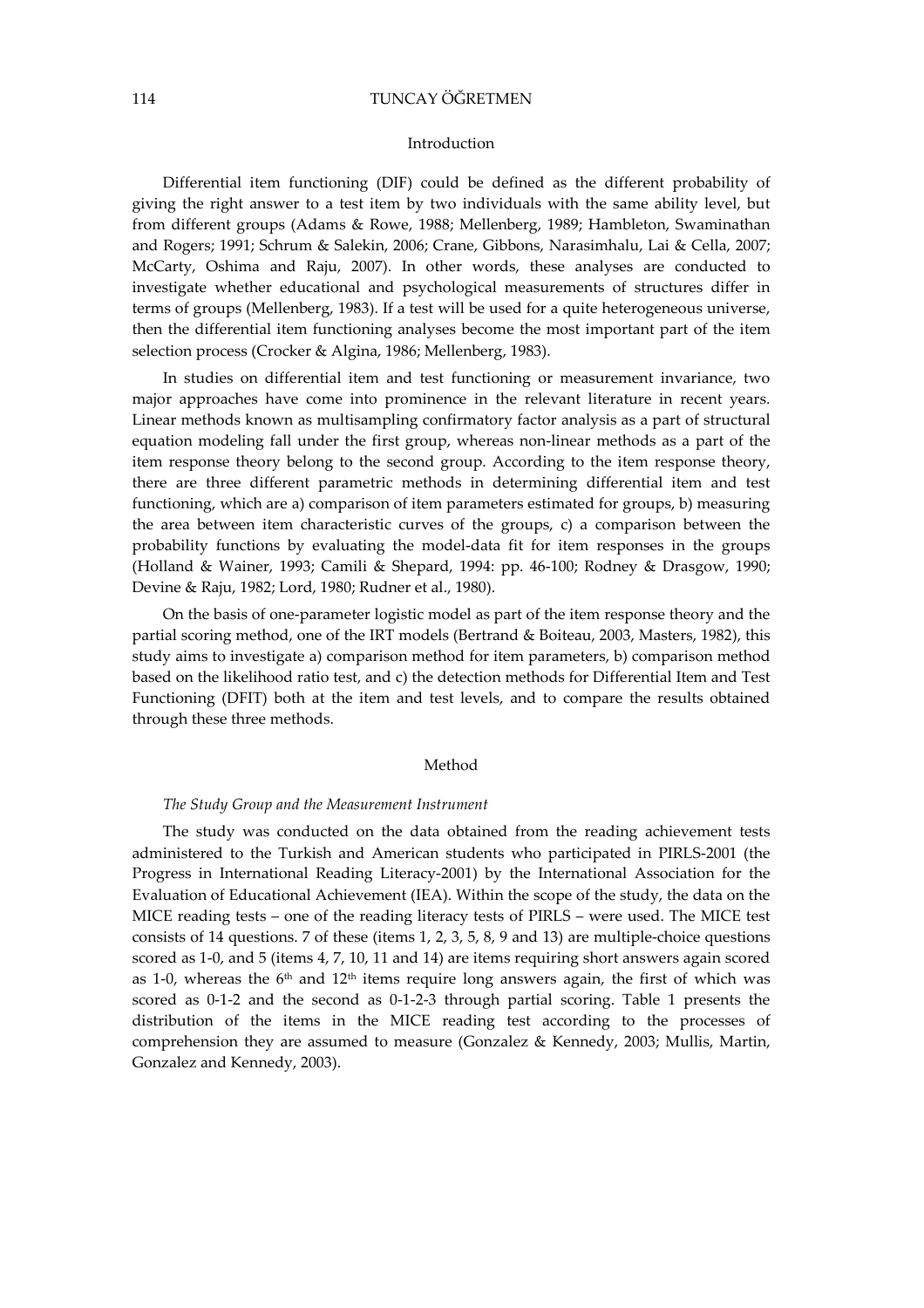### A COMPARISON OF THE PARAMETRIC METHODS BASED ON THE ITEM RESPONSE 115 THEORY IN DETERMINING DIFFERENTIAL ITEM AND TEST FUNCTIONING

Table 1.

Distribution of the Items in the MICE test according to the Processes of Comprehension Assumed to Measure

| Reading Process                                              | Items        |
|--------------------------------------------------------------|--------------|
| Focus on retrieve explicitly stated information and ideas    | 2, 5, 10     |
| Making straightforward inferences                            | 1, 3, 7, 9   |
| Interpret and integrate ideas and information                | 4, 6, 11, 12 |
| Examine and evaluate content, language, and textual elements | 8, 13, 14    |

The data required for the study were obtained from the website of the ISC (International Study Center), 2003.

### Data Analysis

To find answers to the study problem, it was examined whether the application of the MICE reading test and its items as part of the PIRLS project in Turkey and the USA display differential item and test functioning across cultures using the parameter comparison method, likelihood ratio test model comparison method and detection method for differential item and test functioning (DFIT) both at the item and test levels. These methods are briefly described as follows.

### Comparison Method for Item Parameters in Determining Differential Item Functioning:

To measure differential item functioning at the item level, parameter difference statistics for item discrimination and item difficulty are first calculated for each item from the reference and focal groups using the following equations (Reise, Smith and Furr, 2001; Smith, 2002).

| Differential item parameter difference = $\hat{a}_{i(R)}$ - $\hat{a}_{i(F)}$ |  |  |  |
|------------------------------------------------------------------------------|--|--|--|
|------------------------------------------------------------------------------|--|--|--|

Differential item parameter difference =  $b_i$ <sub>(R)</sub>- $b_i$ <sub>(F)</sub> (2)

These equations yield a direct measurement of estimated item value difference for a particular item by subtracting the estimated parameter value for the focal group from either the item discrimination or the estimated value of item difficulty for the reference group. In the next stage, these difference values obtained from the parameters are standardized. For instance, the standardized differential item functioning (SDIF) value is obtained through the following equation (Reise, Smith and Furr, 2001; Smith, 2002).

$$
SDIF = \frac{DIF}{\sqrt{\text{var}\hat{b}_{i(R)} + \text{var}\hat{b}_{i(F)}}}
$$
(3)

Difference statistics of the standardized differential item functioning are similar to standard scores and yield a measurement of the contrast between the estimated item parameters for the compared groups. The square of the standardized difference value could be evaluated as  $\chi^2$  statistics under 1 degree of freedom (du Toit, 2003). Thus, if an item has a significant  $\chi^2$  value at the 0.01 or 0.05 alpha level of significance, then it is considered to display differential item functioning across groups.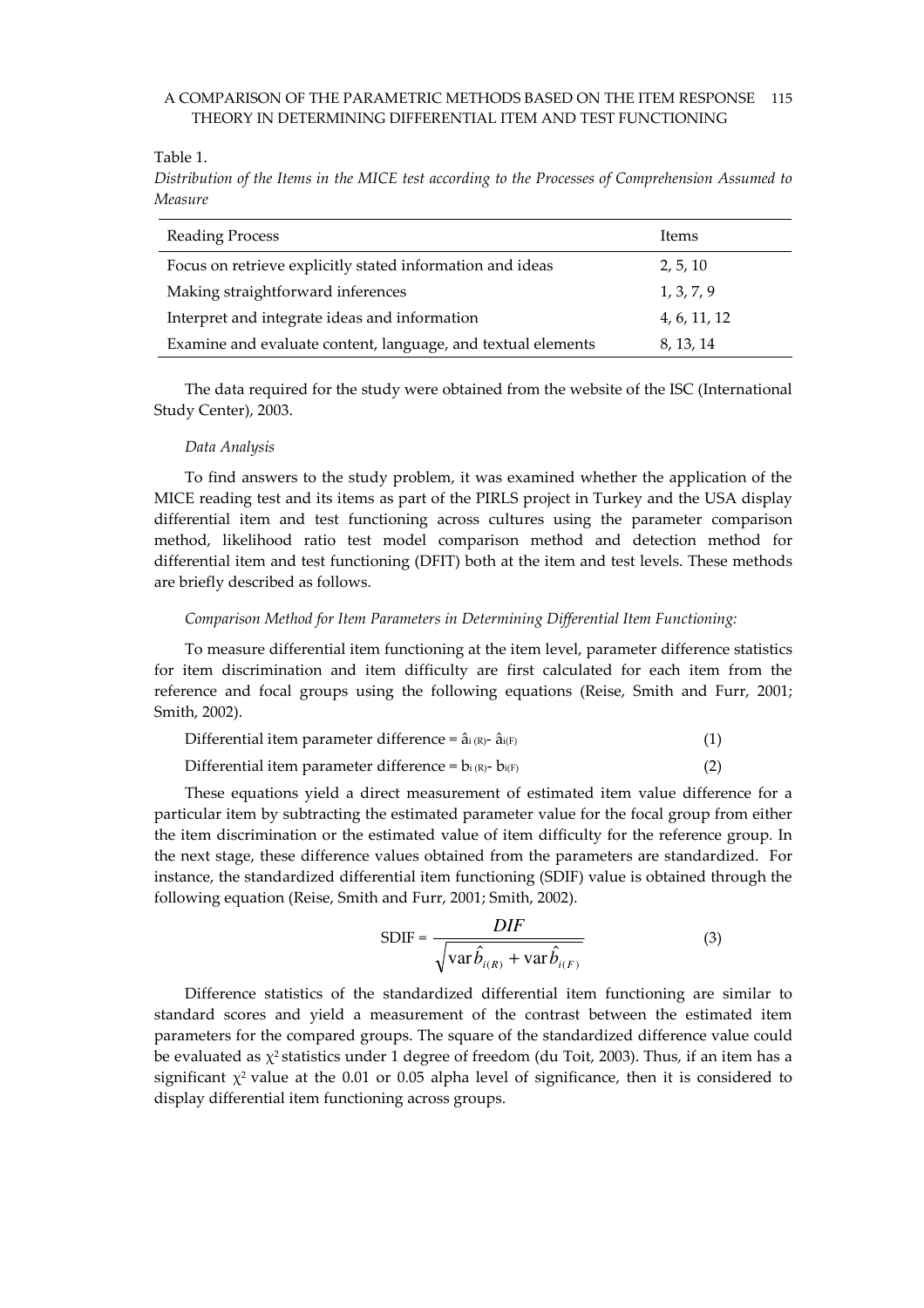## The Model Comparison Method Based On the Likelihood Ratio Test in Determining Differential Item Functioning:

Another method of examining DIF for both dichotomous and polytomous response models is the model comparison method, which is based on the significance of the likelihood ratio difference between two models described as compact and augmented models (Thissen, Steinberg and Wainer, 1993; Sireci & Berberoğlu, 2000). The method is illustrated in equation 18.

### Likelihood Ratio (LR)= L\*(CompactModel) / L\* (AugmentedModel) (4)

The augmented model incorporates one or more parameters freed to be estimated. For instance, parameters  $a$  and  $b$  are typically allowed to differ from one group to another for the tested items. The degrees of freedom are calculated as the difference between the number of parameters in the augmented and compact model. The resulting  $G^2$  statistic is distributed as chi-square, and if this value is greater than the chi-square table value, it is assumed that there are considerable differences in item parameter differences between the two groups. If the result is not significant, it is concluded that none of the parameters of the augmented model is different than 0 (Kim, Cohen, DiStefano and Kim, 1998; Meade & Lautenschlager, 2004; Teresi, Kleinman, Welikson, 2000). The aim of this model comparison is to test whether there is really a need for the parameters added to the augmented model and whether they differ significantly from zero in improving the model's goodness of fit. Here, assuming that the compact model of the  $H_0$  hypothesis includes only N number of item parameters, whereas the augmented model of the H<sub>1</sub> hypothesis incorporates M number of parameters in addition to the N parameters, the compact model as a simpler one will have less number of parameters compared to the augmented model.

The likelihood test seeks an answer to the question of whether the data sampling confirms the H0 hypothesis. In other words, do the M number of added parameters improve the model's goodness of fit? If the likelihood ratio is log transformed -2 times, then the result will be a test statistic displaying a  $\chi^2$  distribution with M degrees of freedom particularly in large size samplings.

 $\chi^2$  (M)  $\approx$  -2ln(LR) = [-2lnL\*(Compact Model)] [-2lnL\*(Augmented Model)] (5)

This result is calculated through the mathematical equation  $ln(x/y) = lnx$ -lny. Model comparison method for likelihood test involves the subtraction of the values calculated from the -2 times logarithmic transformation of the compact and augmented models.

Prior to the DIS analysis performed by the likelihood test, a compact model is formulated assuming that the examined items do not include the DIF. In the compact model, scaling is performed by equating the item parameters for both groups. In the second stage, an augmented model is formulated in parallel with the number of items investigated through DIF. Assuming that a particular item includes DIF in each model, the parameters of that item are freed in the reference and focal groups, and the item parameters of other items are equated. Thus, k+1 number of analyses are performed, once for the compact model, and k times for the augmented model (Meade & Lautenschlager, 2004; Holland & Wainer, 1993).

While examining differential item functioning through the likelihood analysis, anchor items consisting of the items of the test itself are needed as internal criteria to equate the group parameters on the same metric (Thissen, Steinberg and Wainer, 1993). Here, the probabilities of the compact model, which assumes that item parameters do not differ across groups, are compared to those of the augmented model, in which the items other than the anchor items are examined for the differential item functioning. The anchor items are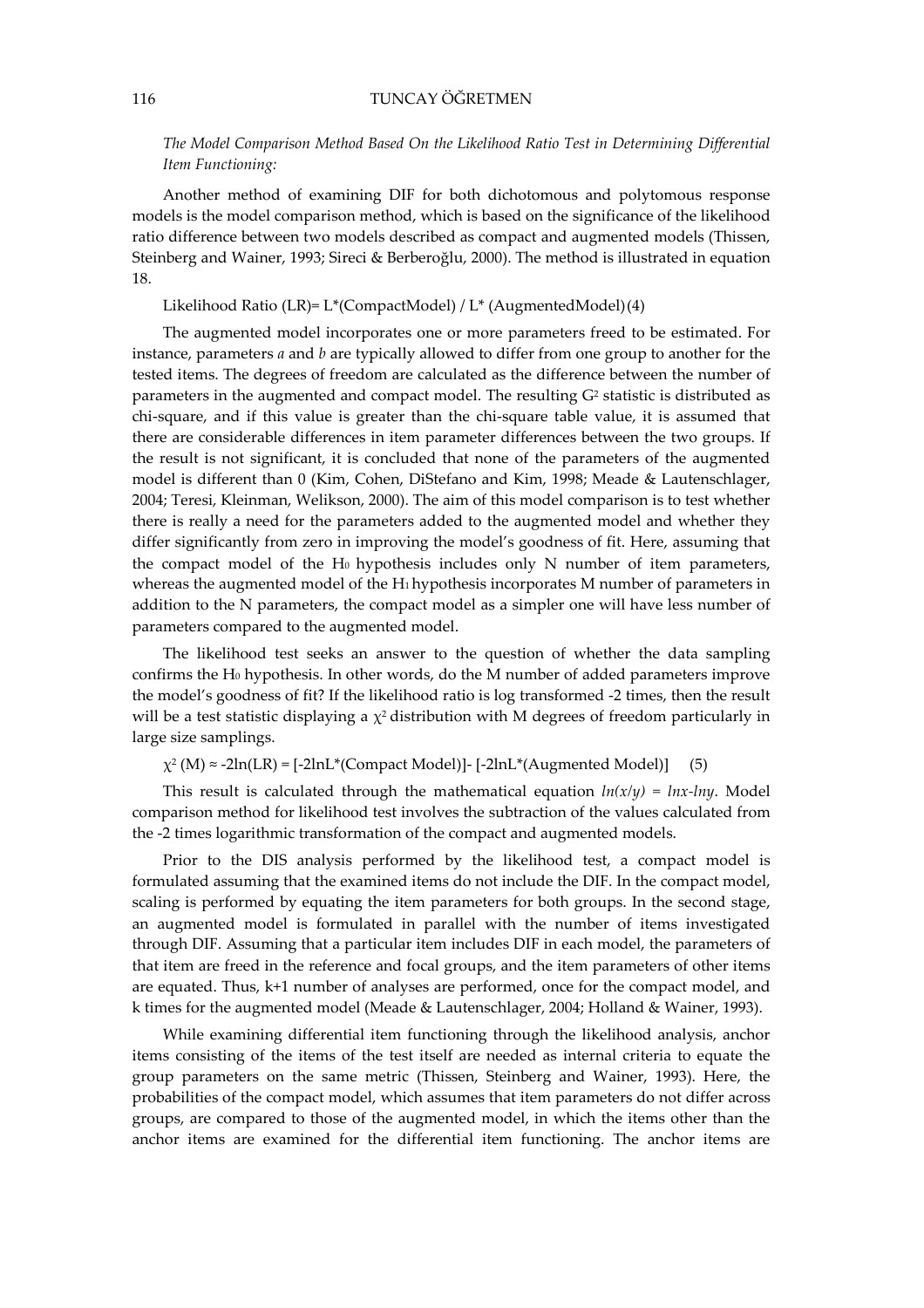### A COMPARISON OF THE PARAMETRIC METHODS BASED ON THE ITEM RESPONSE 117 THEORY IN DETERMINING DIFFERENTIAL ITEM AND TEST FUNCTIONING

assumed as items that do not display differential item functioning and thus, they are not subjected to differential item functioning analysis (Kim & Cohen, 1995).

In order to select the anchor items for the analyzed tests, this study uses the iterative item selection process proposed by Kim and Cohen (1995). The steps of this process are as follows:

- 1. The -2 logL  $(G_1^2)$  value for the compact model is calculated where all item parameters are equated across the compared groups.
- 2. The -2  $logL$  ( $G_2^2$ ) values for the augmented models are calculated, where the parameters for each item are freed in the compared groups.
- 3. The -2 logL values calculated from the augmented model in which the parameters are freed for each item in the test are subtracted from the -2 logL value calculated from the compact model, in which all item parameters were initially equated across the groups (where the parameters were constant in the compared groups). That is, the test statistic values of  $G_i^2 = G_{compact}^2$  -  $G_{augmented}^2$  are found. The obtained value is then compared to the  $\chi^2$  table value at the relevant degree of freedom, and if any significant  $G_i^2$  value is not found, the operation is stopped at this stage. If there are items with significant  $G_i^2$  values, this test item with the greatest value is removed from the test.
- 4. A compact model is re-established for the remaining items and the -2 logL is obtained.
- 5. New augmented models are formulated in parallel with the number of remaining items, and their -2 logL values are calculated.
- 6. The test statistic values of  $G_i^2 = G_{compact}^2$   $G_{augmented}^2$  are once more calculated and only the item yielding the greatest  $G_i^2$  value is removed from the test. This iterative item-sorting process is continued until the point where none of the remaining items of the test yield a significant  $G_i^2$  value. Consequently, a set of anchor items is established through these items which are estimated to display no differential item functioning.

The likelihood ratio test and differential item functioning analyses continue with an augmented model, where only the parameters of anchor items are equated across the compared groups and other items likely to display differential item functioning are freed across the groups; and an analysis is made to calculate the -2 logL value is for this augmented model. Subsequently, compact models are formulated in which the parameters of each item other than the selected anchor items likely to display differential item functioning are constrained (equated) across the compared groups. The  $G_i^2$  values are calculated by subtracting the -2 logL value obtained for each item in the compact model from the -2 logL value of the augmented model in which only the anchor items are equated. The obtained  $G_i^2$  value is compared to the  $\chi^2$  table value at the relevant degrees of freedom, and the analyses are finalized by concluding that items yielding a  $G_i^2$  value greater than the table value display differential item functioning.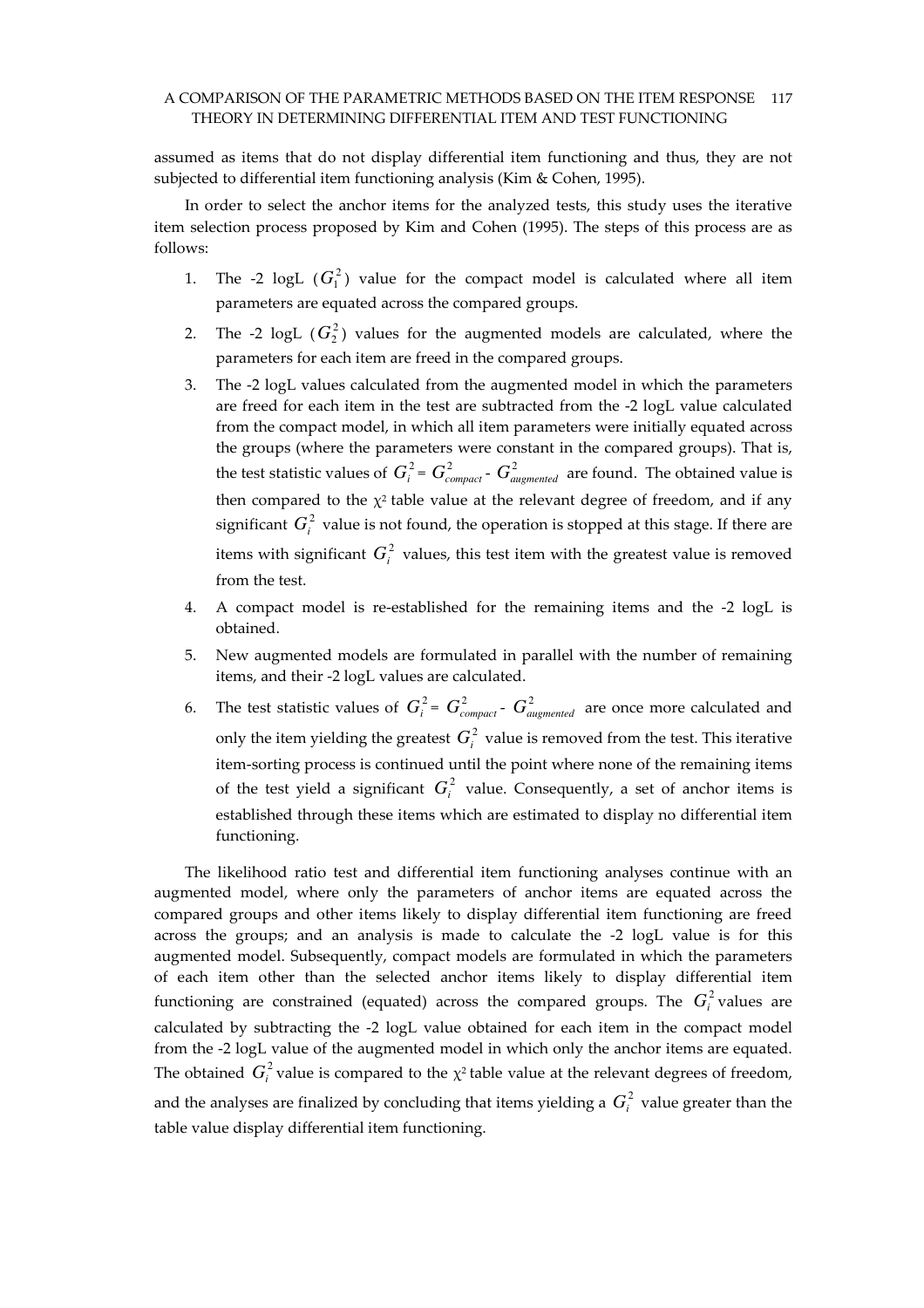## 118 TUNCAY ÖĞRETMEN

### DFIT Method in Determining the Differential Item and Test Functioning

Raju, van der Linden, and Fleer (1995) suggested a very useful method determining the differential item and test functioning (DFIT) at the item and test level. The method offers two basic approaches. The first is the two index calculation methods, which are the Differential Test Functioning (DTF) Index and the compensatory or signed differential item functioning index (CDIF) for each item in the test. As the total of the CDIF values calculated for all the test items will be equal to the differential test functioning value, iteration operations will be repeated until a statistically insignificant test functioning value is reached removing the items with greater and negative CDIF value at each iteration. This process is explained as given in the following formulae:

$$
DTF = \varepsilon_j(D^2j) = \sigma^2 D^2j + D^2j \tag{6}
$$

$$
DTF = \sum_{i} CDIF_{i} \tag{7}
$$

$$
CDIF_i = \varepsilon_j (d_{ij}D_j) = \sigma_{dij}D_j + d_{ij}D_j
$$
\n(8)

where  $di = P_{iR}(\theta_i) - P_{iF}(\theta_i)$  and  $D_i = V_R(\theta_i) - V_F(\theta_i)$  at the  $\theta_i$  level for item i.

The second approach incorporates the non-compensatory or "unsigned" DIF Index (NCDIF), which is also referred as the area index giving the value of area between Item Characteristic Curves (ICC) which are obtained from sub-populations (Betrand and Boietau, 2003).

NCDIF is formulated through the following equation:

-------

------

$$
\text{NCDIF}_{i} = \varepsilon_{j} \left( d^{2}_{ij} \right) = \sigma^{2} \mathbf{d}_{j} + d^{2}_{j} \text{ where } \mathbf{d}_{ij} = \left[ \text{Pic}(\theta_{j}) - \text{Pic}(\theta_{j}) \right] \text{ and } j = 1, 2, ..., \mathbf{n}_{F}. \tag{9}
$$

and  $n_F$  is the number of respondents in the focal group.

At  $n_F$  degrees of freedom, the statistic regarding the chi-square test is as follows:

$$
\chi^2 = nF^* NCDIF_i / \sigma^2_{\text{dij}} \tag{10}
$$

As it is unsigned, the NCDIF index will always have a positive value. In case the NCDIF value obtained for the items is greater than 0.006 and the relevant chi-square value is significant at the significance level of  $\alpha$ = 0.01, it is concluded that the items display differential item functioning (McCarty, Oshima and Raju, 2002; Raju, van der Linden and Fleer, 1995). In favor or at the expense of which group the items display differential item functioning will be determined by looking at the sign of the CDIF index.

In the analyses conducted through each of the three methods, it was examined whether only parameter  $b$  (item difficulty) displayed differential item functioning across the groups. During the analyses carried out according to each of the three methods, the "a" value of item discrimination was equated to 1 for all items. Thus, since the items test items were scored by two or more scoring categories, one-parameter logistic item response model was used for the Generalized Partial Credit Model (Muraki, 1992) in the analyses of each of the three methods.

Under the scope of this study, the computer program PARSCALE 4.1 was used for the differential item functioning analyses based on the comparison method for the item parameters (Muraki and Bock, 1996). The likelihood ratio test and the differential item functioning analyses based on the model comparison method were performed using the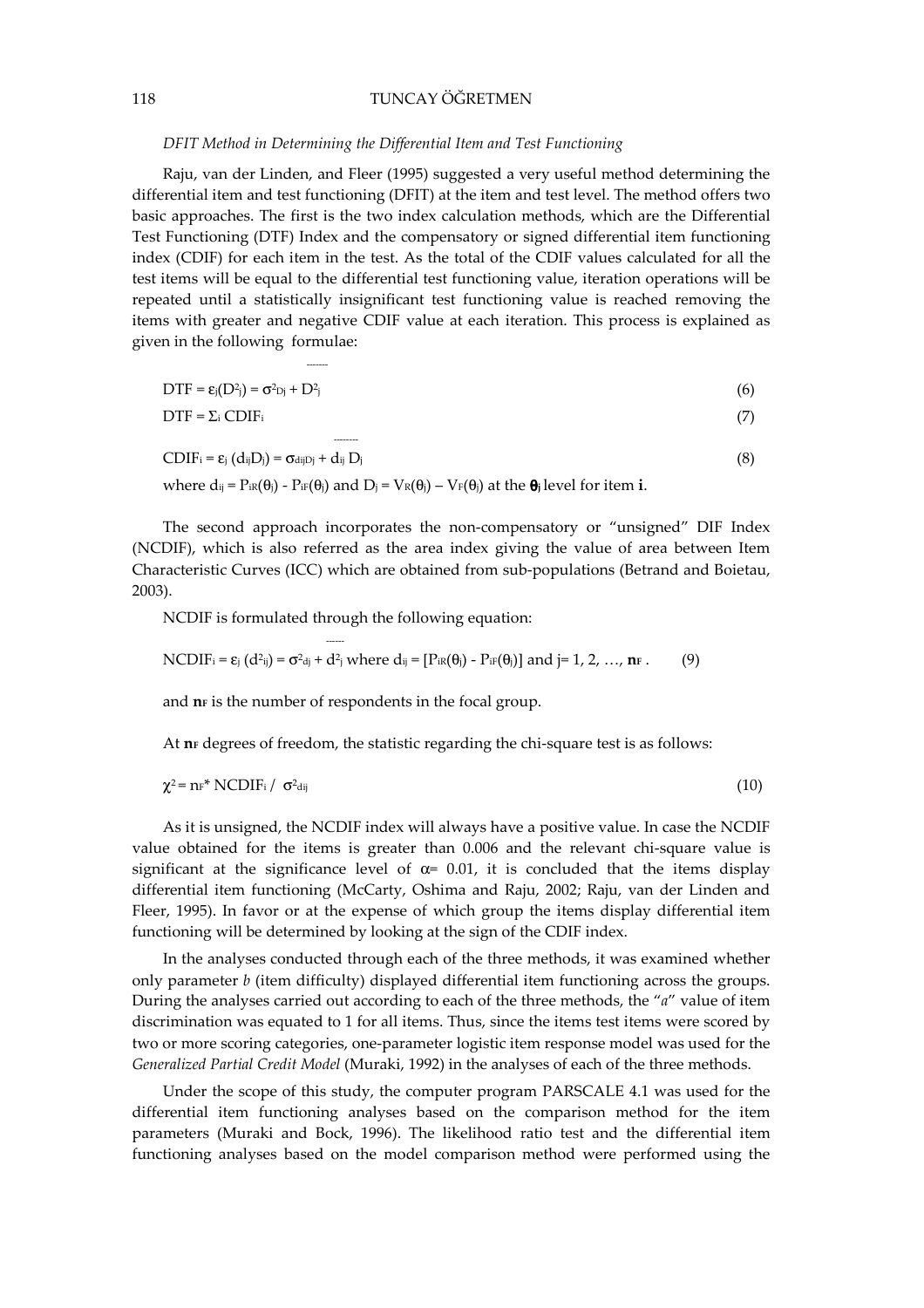### A COMPARISON OF THE PARAMETRIC METHODS BASED ON THE ITEM RESPONSE 119 THEORY IN DETERMINING DIFFERENTIAL ITEM AND TEST FUNCTIONING

MULTILOG 7.03 program (Thissen, 1992). The computer program DFITD6 was used in the differential item and test functioning analyses (Raju, 2004). Furthermore, the EQUATE99 program was utilized to perform the metric equation operations for the DFIT procedures (Stark, 1999).

### Results and Interpretations

### Results of the DIF Analysis Performed Through the Parameter Comparison Method:

Results of the DIF analysis for the MICE reading passage performed on the American and Turkish samplings through the parameter comparison method are provided in Table 2.

The DIF analysis performed on the American and Turkish samplings through the parameter comparison method demonstrates that items 1, 4, 6, 8, 10, 12, 13 and 14 display differential item functioning. Among these, items 8, 10, 12 and 14 display DIF at the significance level of 0.01. A comparison between the response rates for scoring categories in terms of the countries in question revealed that all the items displaying DIF are in favor of the American sampling. For instance, item 6 is an item partially scored as 0-1-2. While the ranking for this item in terms of scoring categories was observed to be 12%, 24.7% and 63.3% in the American sampling, the same ranking turned out to be as 36%, 16.6% and 47.4% for the Turkish sampling. In the case of item 8, which was rated under two categories, while the rate of correct answers in the American sampling was 79.5%, the rate of those giving the correct answer in the Turkish sampling was observed as only 38.6%.

Table 2.

|               | Item Difficulty (bi) |           |          |                 |      |
|---------------|----------------------|-----------|----------|-----------------|------|
| Item No       | American             | Turkish   | Contrast | $\chi^2$ (sd=1) | p    |
|               | Samplings            | Samplings |          |                 |      |
| $(0-1)$<br>1  | $-1,36$              | $-1,71$   | $-0,35$  | $4,89*$         | 0,02 |
| $(0-1)$<br>2  | $-1,97$              | $-1,80$   | 0,17     | 0,71            | 0,40 |
| 3<br>$(0-1)$  | $-0,90$              | $-0,85$   | 0,04     | 0,11            | 0,73 |
| $(0-1)$<br>4  | 0,56                 | 0,34      | 0,29     | $4,17*$         | 0,03 |
| 5<br>$(0-1)$  | $-1,44$              | $-1,48$   | $-0,40$  | 0,06            | 0,79 |
| (0,1,2)<br>6  | $-0,82$              | $-1,10$   | $-0,28$  | $6,02*$         | 0,01 |
| $(0-1)$<br>7  | $-1,05$              | $-1,23$   | $-0,17$  | 1,48            | 0,22 |
| $(0-1)$<br>8  | $-0,38$              | 0,30      | $-0,68$  | 24,48**         | 0,00 |
| 9<br>$(0-1)$  | $-1,31$              | $-1,30$   | 0,01     | 0,00            | 0,90 |
| $10(0-1)$     | $-1,41$              | $-2,07$   | $-0,66$  | $17,22**$       | 0,00 |
| $11(0-1)$     | $-0,03$              | 0,02      | 0,57     | 0,16            | 0,68 |
| 12(0,1,2,3)   | 0,07                 | $-0,45$   | $-0,53$  | 27,35**         | 0,00 |
| 13(0,1)       | $-1,16$              | $-0,88$   | 0,28     | $3,87*$         | 0,04 |
| 14(0,1)       | $-1,11$              | $-0,61$   | 0,14     | $12,12**$       | 0,00 |
| <b>TOPLAM</b> |                      |           |          | 102,02**        | 0,00 |

Results of the DIF Analysis Performed through the Parameter Comparison Method in the American and Turkish Samplings for the Assessment Questions on the MICE reading passage

 $*p<0,05$ ;  $*p<0,01$ 

Note: The values in paranthesis indicate the scoring pattern for the items.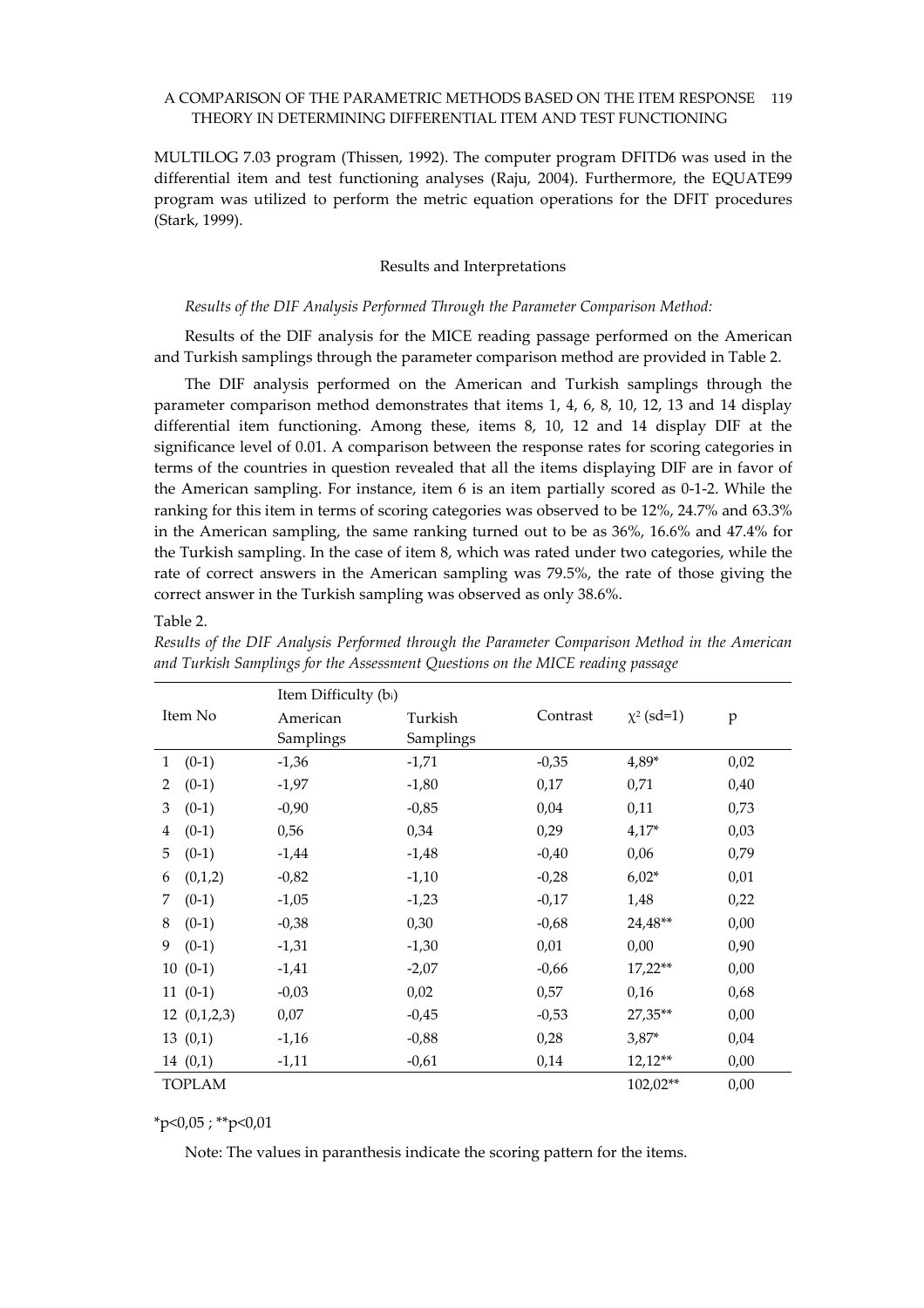It has been showed that, in giving the answers requiring high θ level of skill, students of the Turkish sampling experience more difficulties when compared to those of the American sampling at all items displaying DIF.

Results of the DIF Analysis Performed Through Model Comparison Method Based on the Likelihood Ratio Test:

As a result of the  $I<sup>st</sup>$  iterative item selection process performed for the selection of the anchor items in the differential item functioning analysis for the MICE reading passage assessment test, the difference values between the compact and augmented models of items 10, 11 and 13 were found to be significant at the significance level of 0.05 and those of items 4, 6, 8 and 13 at the significance level of 0.01.

After removing item 8, which yielded the greatest  $G_i^2$  difference value ( $\chi^2$  (4; 0.01)= 55.2, p<0.01), the analysis proceeded with the II<sup>nd</sup> selective iteration process for the remaining 13 items. The -2logL value of the compact model was obtained as 2270.2 in the II<sup>nd</sup> iteration. Then removing item 14, which yielded the greatest  $G_i^2$  difference value, we moved on to the IIIrd selective iteration process for the remaining 12 items. In the IIIrd iteration, the -2logL value of compact model was calculated as 1563.1. As the likelihood ratio value of the compact model which was established for the  $IV<sup>th</sup>$  iteration turned out to be negative, the analyses could not be finalized. Table 3. presents information regarding the three iterations through which the iterative item selection processes were performed.

#### Table 3.

|                  | I. Iteration       | II. Iteration            | III. Iteration           |
|------------------|--------------------|--------------------------|--------------------------|
| Item no          | $G_1^2$ $\_ G_2^2$ | $G_1^2$ $\ldots$ $G_2^2$ | $G_1^2$ $\ldots$ $G_2^2$ |
| $\mathbf{1}$     | $\overline{4}$     | 0,8                      | 0,2                      |
| $\overline{2}$   | 6,4                | 4,1                      | 6,3                      |
| 3                | 7,7                | 6,2                      | 8,5                      |
| $\boldsymbol{4}$ | $17,6**$           | $18,6**$                 | $23,8**$                 |
| 5                | 3,9                | 1,5                      | 3,1                      |
| 6                | $23,8**$           | $20,3**$                 | $21,4**$                 |
| 7                | 2,9                | $\boldsymbol{0}$         | 0,4                      |
| 8                | $55,2**$           | Çıkarıldı                | Çıkarıldı                |
| 9                | 5,7                | 3,9                      | 6,6                      |
| 10               | $12,4*$            | 8,9                      | 5,6                      |
| 11               | $10,4*$            | $10,1*$                  | $13,3**$                 |
| 12               | 41,1               | $31,6**$                 | $23,2**$                 |
| 13               | $19,6*$            | 8,6                      | 9,4                      |
| 14               | $43,3**$           | $44.8**$                 | Çıkarıldı                |

Comparison Results for the MICE reading passage assessment test at the I., II. and III. Iterative Item Selection Processes in terms of Compact and Augmented Models

 $\chi^2$ (0,01)= 13,28, sd.=4, \*\*p<0,01

χ2 (0,05)= 9,49, sd.=4, \*p<0,05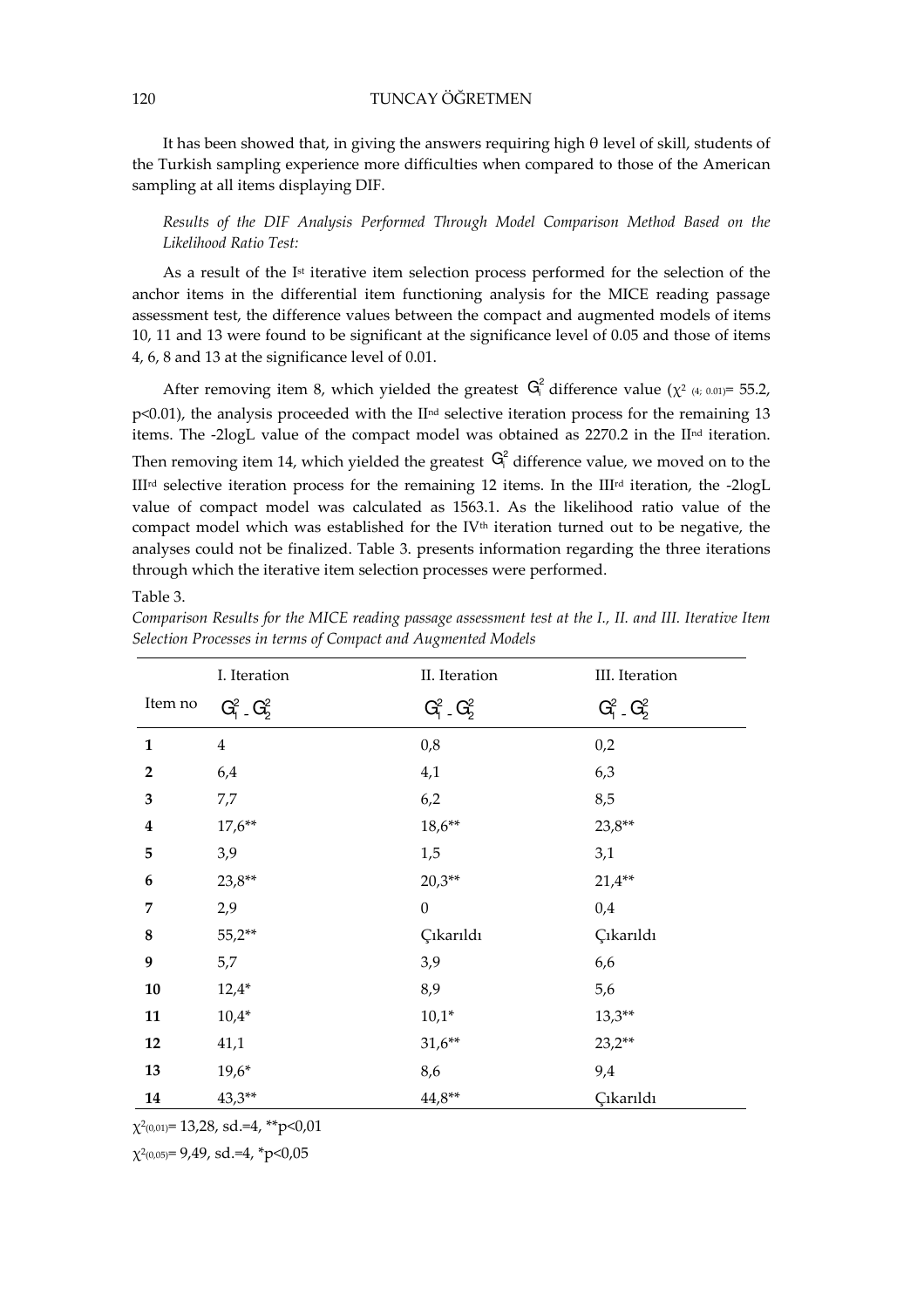### A COMPARISON OF THE PARAMETRIC METHODS BASED ON THE ITEM RESPONSE 121 THEORY IN DETERMINING DIFFERENTIAL ITEM AND TEST FUNCTIONING

As seen in Table 3, upon the three iterative item selection processes, items 3, 5, 9 and 13, whose difference of fit for the compact and augmented models was found to be statistically insignificant in each of the three iterations, were identified as the anchor items since they do not tend to display differential item functioning.

Having completed the process of selecting the anchor items, item parameter estimations and the -2logL values for the compact and augmented models were re-calculated. Thus, in the augmented model established to this end, only the parameters of items 3, 5, 9 and 13 were equated in the reference and focal groups, which was not applied to parameter values of other items across the groups. Subsequently, compact models were established, where each of the items other than the anchor items were equated to the anchor items. The analysis continued with a comparison between the likelihood ratios of the compact and augmented models, where likelihood ratio value of the former constraining the item was subtracted from that of the latter in which it was freed.

### Table 4.

2logL Values and the Differential Item Functioning Analysis Results for the Compact and Augmented Models of MICE Reading Text

| Item no        | Compact model $G_1^2$ | Augmented model $G_2^2$ | $G_1^2 = G_1^2 - G_2^2$ |
|----------------|-----------------------|-------------------------|-------------------------|
| $\mathbf{1}$   | 2925,0                | 2924,3                  | 0,7                     |
| $\overline{2}$ | 2946,3                | 2924,3                  | $22**$                  |
| 3              | Anchor item           | Anchor <i>item</i>      | Anchor item             |
| 4              | 2947,8                | 2924,3                  | $23,5**$                |
| 5              | Anchor item           | Anchor item             | Anchor item             |
| 6              | 2946,2                | 2924,3                  | $21,9**$                |
| 7              | 2928,8                | 2924,3                  | 4,5                     |
| 8              | 3008,9                | 2924,3                  | $84,6***$               |
| 9              | Anchor item           | Bağ maddesi             | Anchor item             |
| 10             | 2927,0                | 2924,3                  | 2,7                     |
| 11             | 2942,2                | 2924,3                  | $17,9**$                |
| 12             | 2937,5                | 2924,3                  | $13,2*$                 |
| 13             | Anchor item           | Anchor item             | Anchor item             |
| 14             | 2976,0                | 2924,3                  | $51,7**$                |

χ2 (0.01)= 13.28, sd.=4, \*\*p<0.01

 $\chi^2$ (0.05)= 9.49, sd.=4, \*p<0.05

Making such a comparison between the compact and augmented models, it was demonstrated whether the difference between the fit values of the two models is statistically significant. Table 4 presents the -2logL values and the differential item functioning analysis results for the compact and augmented models of MICE reading passage assessment.

The -2logL values of the augmented model in which items 3, 5, 9 and 13 were equated across the groups for the differential item functioning analysis were calculated as 2924.3.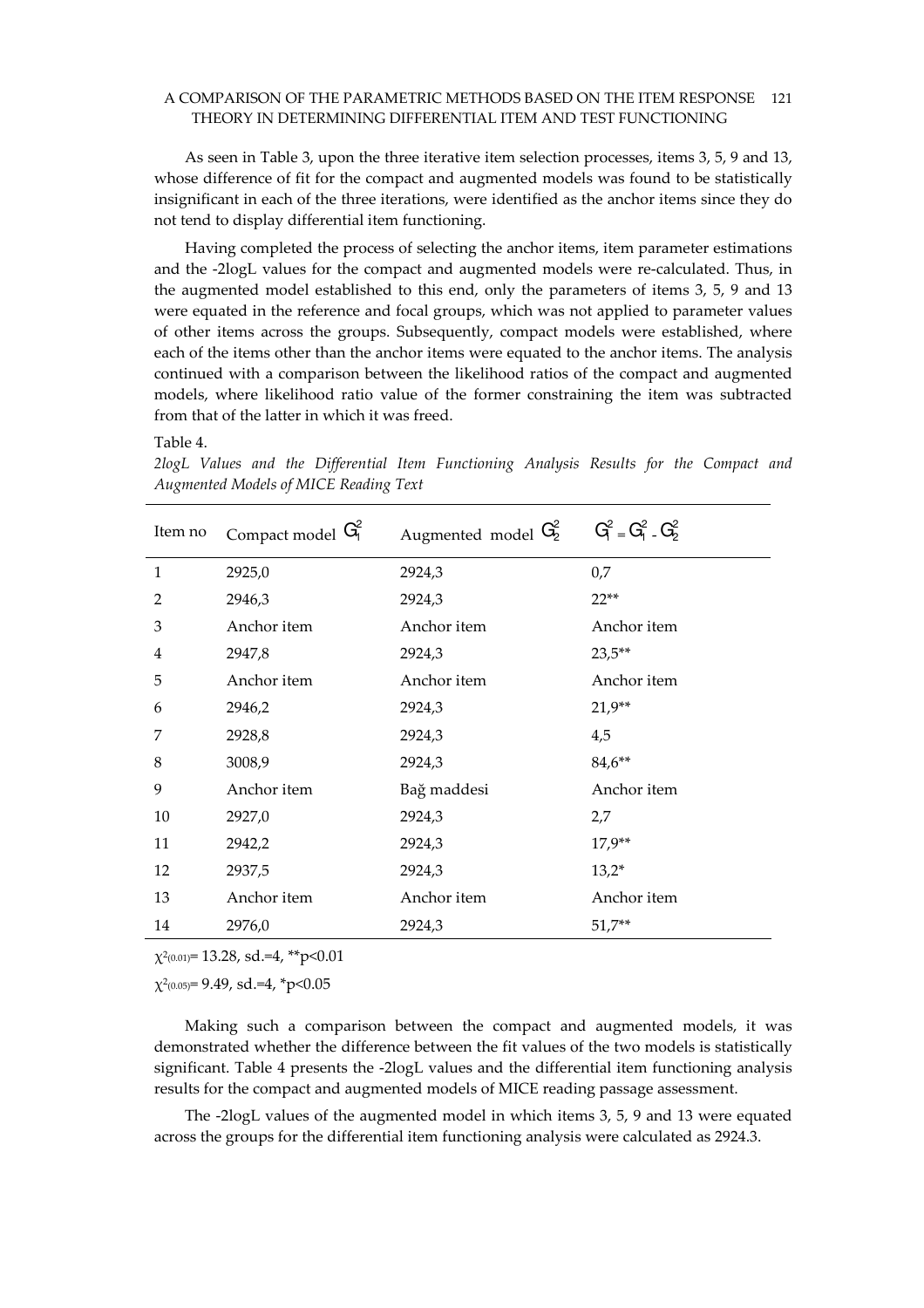# 122 TUNCAY ÖĞRETMEN

As the results of the analysis suggest, for the the non-anchor items in the MICE reading passage assessment test, the difference between the -2logL values for the compact and augmented models of item 12 was found to be significant at the level of 0.05, and -2logL values for the compact and augmented models of items 2, 4, 6, 8, 11 and 14 were significant at the level of 0.01. This result signifies that there was observed a differential item functioning in intercultural applications of the translated and adapted MICE reading passage assessment test.

Results of the DIF Analysis Performed Through the Differential Item and Test Functioning (DFIT) Method:

Table 5 exhibits the results of the DIF analysis conducted on the American and Turkish samplings for the MICE reading passage assessment test. The results of the analysis demonstrates that items other than items 1, 10 and 12 display differential item functioning in terms of the NCDIF index values. The differential item functioning value was found to be 2.95, which was also found statistically significant at the test level at the cut point level of  $0.336$  ( $\chi^2$  = 5895.10, sd= 307, p< 0.001).

### Table 5.

| Items          | <b>CDIF</b> | <b>NCDIF</b> | $\chi^2$ | Ď    |
|----------------|-------------|--------------|----------|------|
| 1              | 0,121       | 0,005        | 1732,51  | 0,00 |
| $\overline{2}$ | 0,215       | 0,017        | 1555,59  | 0,00 |
| 3              | 0,247       | $0.021**$    | 5041,96  | 0,00 |
| 4              | 0,272       | $0.028**$    | 8118,44  | 0,00 |
| 5              | 0,200       | 0,014        | 2261,81  | 0,00 |
| 6              | 0,168       | 0,010        | 3521,01  | 0,00 |
| 7              | 0,167       | 0,010        | 2983,85  | 0,00 |
| 8              | 0,355       | $0.045**$    | 10228,3  | 0,00 |
| 9              | 0,228       | $0.018**$    | 2867,97  | 0,00 |
| 10             | 0,067       | 0,002        | 1138,13  | 0,00 |
| 11             | 0,227       | 0,019        | 9438,1   | 0,00 |
| 12             | 0,008       | 0,000        | 329,27   | 0,18 |
| 13             | 0,255       | $0.022**$    | 3692,8   | 0,00 |
| 14             | 0,421       | $0,060**$    | 6629,75  | 0,00 |

Results of Differential Item and Test Functioning (DFIT)

In other words, the differential test functioning was observed across the groups at the test level. It is further understood that if items 3, 4, 8, 9, 13 and 14 are respectively removed from the test, the differential test functioning index value will fall down to 0.312; and taking into consideration the remaining items, no differential functioning will be observed at the test and item level. Therefore, it is now evident that items 3, 4, 8, 9, 13 and 14 are items displaying differential item functioning, and thereby the test also displays differential item functioning across the groups. Looking at the signs of the CDIF index values, it can be observed that all of the items, which display differential item functioning, operate in favor of the American sampling group.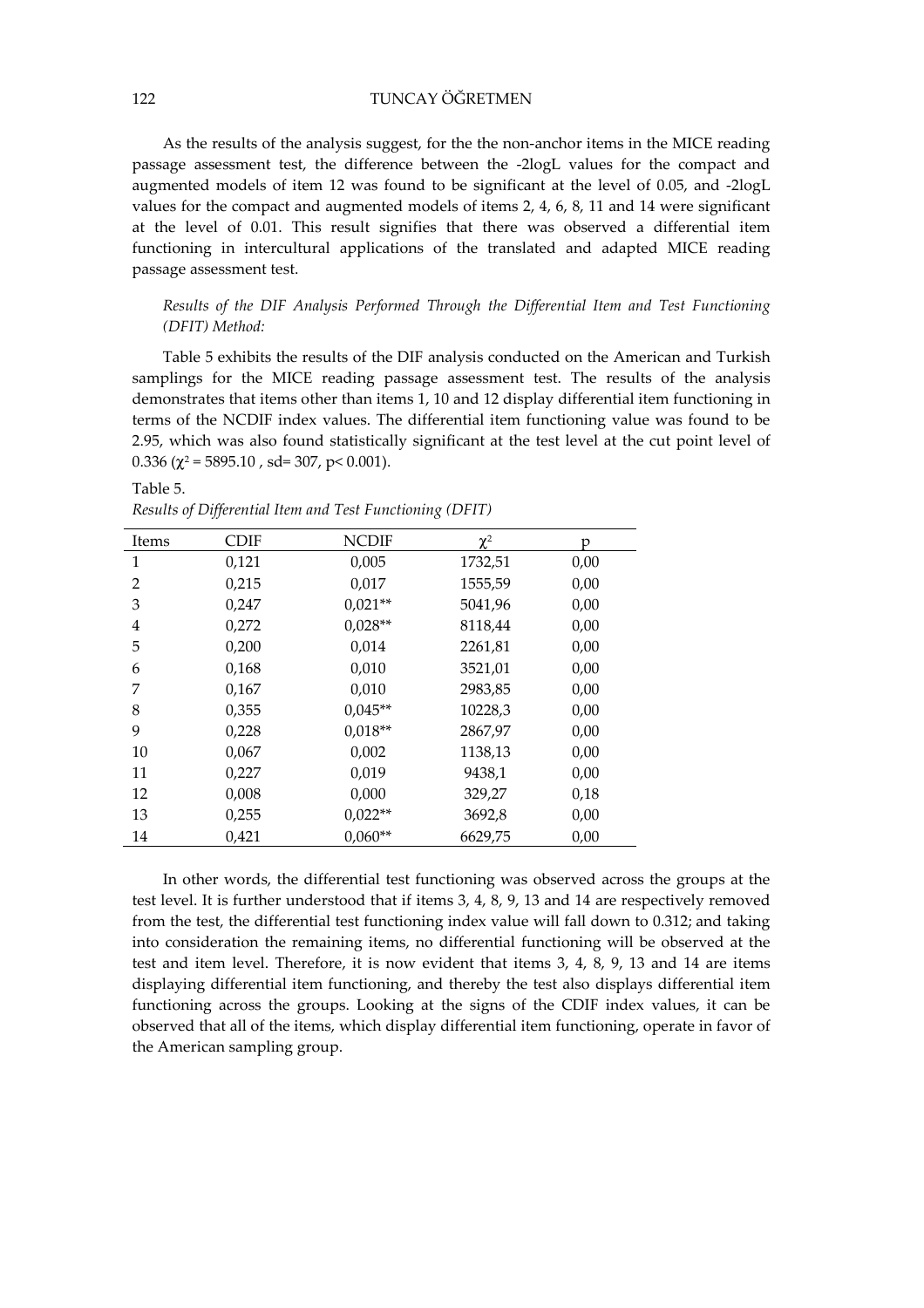### A COMPARISON OF THE PARAMETRIC METHODS BASED ON THE ITEM RESPONSE 123 THEORY IN DETERMINING DIFFERENTIAL ITEM AND TEST FUNCTIONING

#### Conclusion and Suggestions

In the MICE reading passage assessment test, it was determined that 8 of the items display differential item functioning according to the parameter comparison method, 7 according to the comparison method based on the likelihood ratio test, and 6 according to the DFIT method. Items 4, 8 and 14 are common for each of the three methods. On the other hand, it is another striking fact that five items were identified as common between the methods of parameter comparison and model comparison based on likelihood ratio test. Taking into account that the processes of comprehension measured by the items of the MICE test, it is observed that the items displaying differential item functioning are rather on the processes of "interpreting and integrating ideas and information" and "examining and evaluating content, language, and textual elements".

During the iterative item procedures performed to select the anchor items in the model comparison method based on the likelihood ratio test, since augmented models are established in parallel with the number of items in each iteration, data files and remaining items are re-defined for each new model, commands required for the software have to be rewritten; the procedures in question require time-consuming and laborious efforts, and give rise to risk of making errors in the transition across models and iterations. In addition to this, using only one command file in the parameter comparison method, it is possible to attain results in a shorter time. Furthermore, the software used for this method is appropriate for multiple category items scored in different ways, and it provides the researcher with several opportunities such as working on as many item parameters as s/he likes, convenience in constraining any parameter s/he likes across the compared groups, testing the difference in the differential item parameters through the  $\chi^2$  test and an easier interpretation of the results. Therefore, using the parameter comparison method particularly in DIF analyses for tests with many items could offer facilities to the researcher. However, the DFIT procedures used in determining differential item and test functioning not only provides information on the item level, but also offers statistical proofs about whether the test has differential functioning. Furthermore, this method allows us to easily decide the removal of which items from the test will result in a case where the test might cease to display differential item functioning. The direction of the DIF could further be determined by examining the signed indices. Transforming the parameters of the focal group to the metric of the reference group, and thereby determining the differential item and test functioning is another advantage of the DFIT procedures.

It can be suggested that using the comparison method based on the likelihood ratio test and the parameter comparison method would be more appropriate, whereas DFIT procedures would be rather useful in determining the differential item and test functioning in tests serving the purposes of selection and placement (Korkmaz, 2005; Öğretmen, 2006).

The scope of this study was confined to the item difficulty index 'bi' in the differential item and test functioning analyses. However, it is also possible to investigate whether item discrimination 'ai' and guessing parameters 'ci' display differential functioning across groups and to compare the results in terms of the methods. DIF and test functioning determining methods could also be comparatively studied in terms of situations with high rate of missing data and different sampling sizes.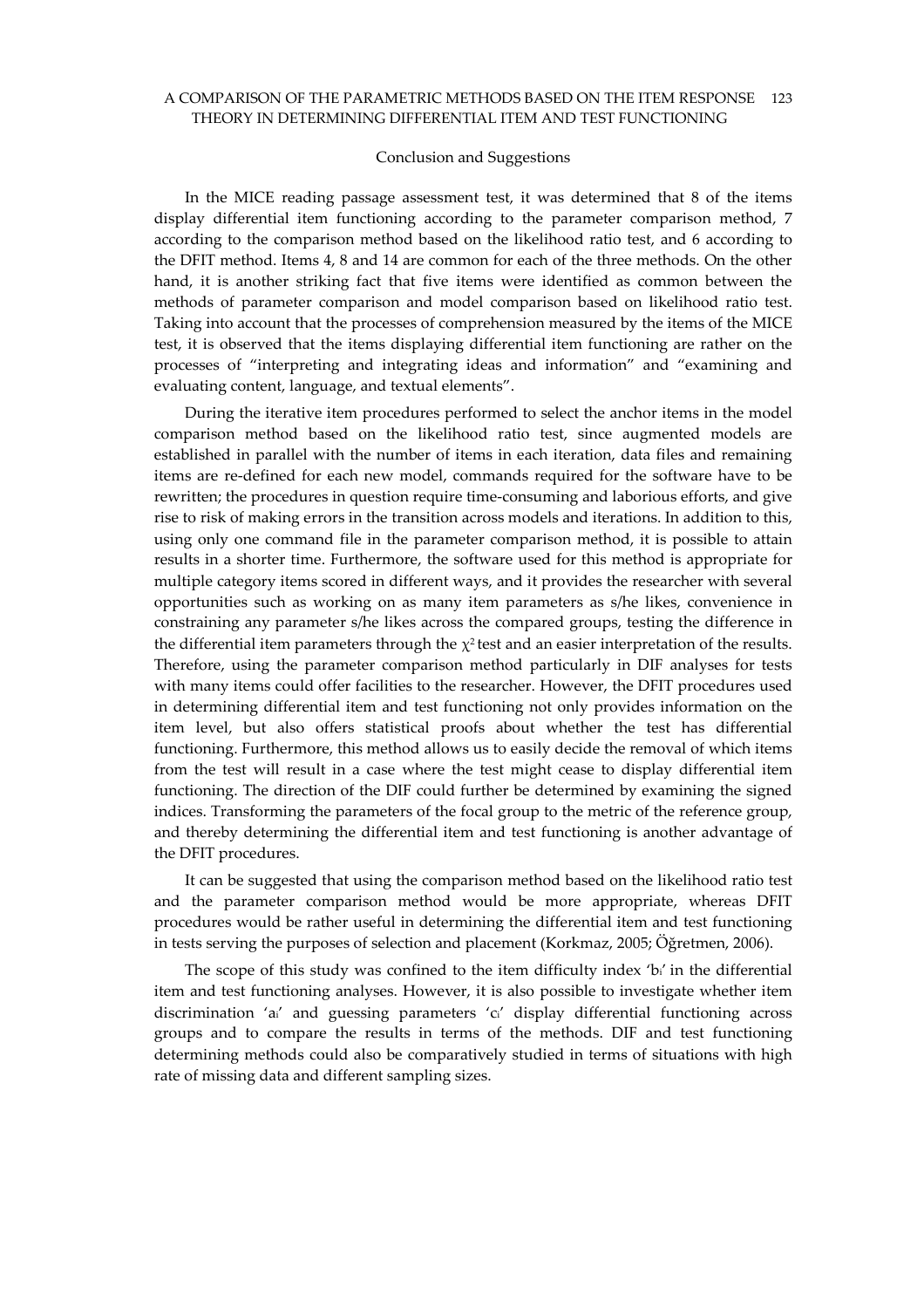#### References

- Adams, R. J., & Rowe, K. J., (1988). Item Bias in Keeves, J.P. (ed.) Educational research, methodology, and measurement: An international handbook. Oxford: Pergamon Press.
- Bertrand, R., & Boiteau, N. (2003). Comparing the Stability of IRT-Based and Non IRT-Based DIF Methods in Different Cultural Context Using TIMSS Data. ERIC Report-Research (143). EDRS. ED 476 924. 20p.
- Crane, P.K., Gibbons, L.E., Narasimhalu, K., Lai, J. S., & Cella, D. (2007). Rapid detection of differential item functioning in assessments of health-related quality of life: The Functional Assessment of Cancer Therapy. Quality of Life Research, 16, 101–114.
- Crocker, L., & Algina, J., (1986) Introduction to Classical and Modern Test Theory. Orlando: Harcourt Brace Jovanovich.
- Devine, P. J., & Raju N. S., (1982) Extent of Overlap Among Four Item Bias Methods. Educational and Psychological Measurement, 42, 1049-1066.
- Gonzalez, E. J., & Kennedy, A. M. (2003). "PIRLS 2001 User Guide for the International Database". (IEA) International Study Center, Boston College.
- Hambleton, R K., Swaminathan, H., & Rogers, H. J. (1991). Fundamentals of Item Response Theory. London: Sage Publication.
- Holland, P. W., & Wainer, H. (1993). Differential Item Functioning. Hillside, NJ: Lawrence Erlbaum.
- IEA (International Association for the Evaluation of Educational Achievement). (n.d.). TIMSS 1999 Publications. Retrieved November 15, 2001 from http//isc.bc.edu/timss1999i/database.html
- Kim, S. H., & Cohen, A. S. (1995). A Comparison of Lord's Chi-square, Raju's Area Measures, and the Likelihood ratio Test on Detection of Differential Item Functioning. Applied Measurement in Education, 8(4), 291-312.
- Kim, S. H., Cohen, A. S., DiStefano, C. A., & Kim, S. (1998). An Investigation of the Likelihood Ratio Test for Detection of Differential Item Functioning Under the Partial Credit Model. ERIC Reports- Evaluative. EDRS. ED 442 837. 23 p.
- Korkmaz, M. (2005). Madde Cevap Kuramı'na Dayalı Olarak Çok Kategorili Maddelerde Madde ve Test Yanlılığının (İşlevsel Farklılığın) İncelenmesi. Unpublished PhD Thesis. Ege University, Department of Psychology.
- Lord, F. M. (1980). Applications of Item ResponseTtheory to Practical Testing Problems. Hillsdale, NJ: Lawrence Erlbaum.
- Master, G. N. (1982). A Rasch Model for Partial Credit Scoring. Psychometrica, 47, 149-174.
- Mc Carty, F. A., Oshima, T. C., & Raju, N.S. (2002). Identifying possible sources of differential functioning using differential bundle functioning with polytomous scored data. Peper presented at the annual meeting of the Amreican Educational Research Association, New Orleans.
- McCarty, F. A., Oshima, T. C., & Raju, N.S.(2007). Identifying Possible Sources of Differential Functioning Using Differential Bundle Functioning With Polytomously Scored Data. Applied Measurement in Education, 20(2), 205–225
- Meade, A. W., & Lautenschlager, G.J. (2004). A Comparison of Item Response Theory and Confirmatory Factor analytic Methodologies for Establishing Measurement Equivalence/Invariance. Organizational Research Methods, 7(4), 361-388.
- Mellenberg, G. J. (1983). Conditional Item Bias Methods. In S. H. Irvine and W. J. Barry (Eds), Human Assesment and Cultural Factors (pp. 293-302). Newyork: Plenum Press.
- Mullis, I.V.S., Martin, M.O., Gonzalez, E. J. & Kennedy, A.M., (2003) "PIRLS 2001 International Report." (IEA) International Study Center, Boston College.